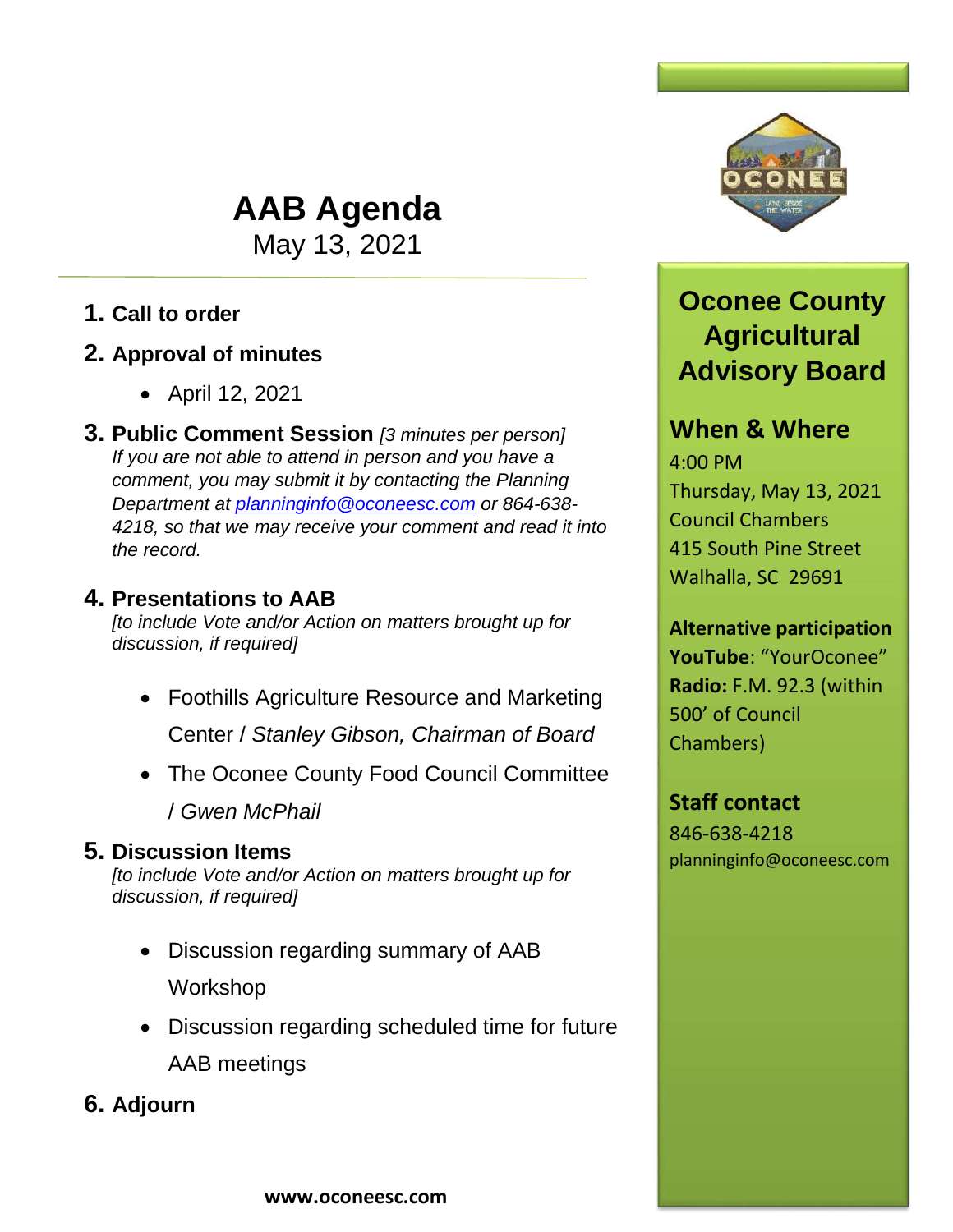

## **A G R I C U L T U R A L A D V I S O R Y B O A R D**



 **415 South Pine Street - Walhalla, SC TEL (864) 638-4218 FAX (864) 638-4168**

Minutes – Workshop 4:00 PM**,** Monday, April 12, 2021 COUNCIL CHAMBERS OCONEE COUNTY ADMINISTRATIVE COMPLEX

#### *LIMITED IN-PERSON ATTENDANCE PERMITTED*

*Due to the Novel Coronavirus pandemic and the ongoing state of emergency, in-person attendance at this Commission meeting by members of the general public will be limited. Attendance will be limited to twenty percent of the stated maximum occupancy, which equates to thirty-four (34) persons (including Council members, other elected officials, and staff). Attendees will be required to sit in designated seats, appropriately spaced. In-person attendance will be allowed on a "first-come" basis. Additionally, to ensure the meeting otherwise remains open to the public, we will continue to broadcast it live on the County's YouTube channel, which can be found via the County's website at Oconeesc.com. Further, the public may call in and listen by dialing 888-475-4499 OR 877-853-5257 and entering meeting ID # 828 4377 0168. And, individuals parked in close proximity to Council Chambers may listen to the meeting on FM 92.3.* 

#### **Members Present**

Kerrie Roach Kim Alexander Larry Cantrell Rex Blanton Tessa Moxly

Ashley Townsend Charlie Whiten Debbie Sewell

1

#### **Staff Present**

Laura Zimmerman Katie Smith

#### **Media Present**

None

- 1. Call to order Ms. Sewell called the meeting to order at 4:00 PM.
- 2. Approval of minutes from 2/8/2021 Mr. Whiten made a motion to approve the minutes, seconded by Ms. Alexander and approved 7/0.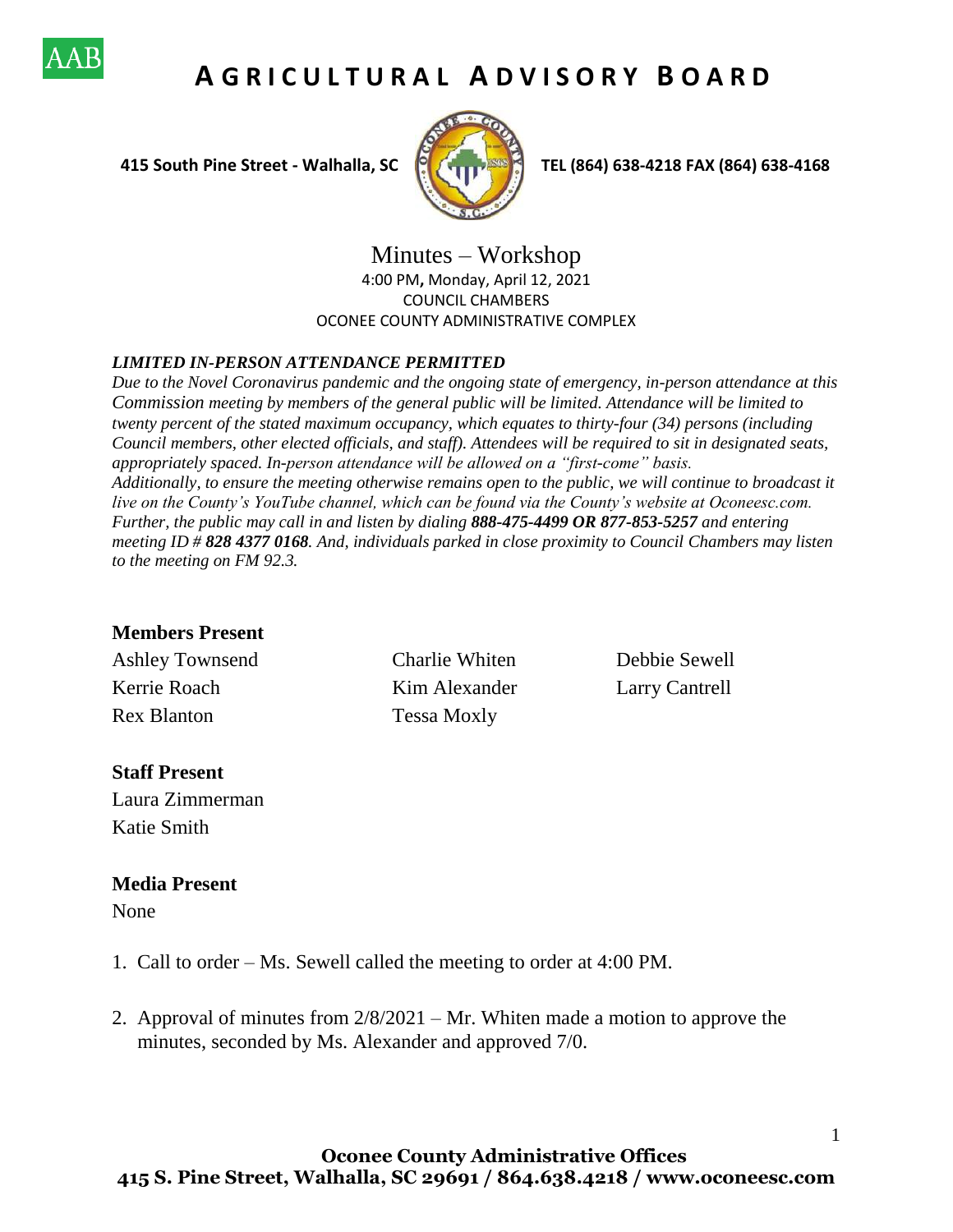- 3. Approval of minutes from workshop 3/8/2021 Mr. Whiten made a motion to approve the minutes from the workshop on 3/8/2021, seconded by Ms. Townsend and approved 7/0.
- 4. Public comment for non-agenda items None
- 5. Election of Secretary Ms. Townsend nominated Ms. Moxly as Secretary; there were no other nominations; vote was 7/0; Ms. Moxly was named Secretary.
- 6. Rannie Bond, President of the Oconee County Beekeepers Association (OCBA), asked the Agricultural Advisory Board to ask County Council to recognize OCBA for their 100-year anniversary during National Honey Month in September 2021.
- 7. Oconee County Beekeepers Association Discussion; Mr. Whiten made a motion for the AAB to request County Council honor the Oconee County Beekeepers Association through official proclamation for their  $100<sup>th</sup>$  anniversary during National Honey Month in September 2021. The motion was seconded by Mr. Blanton; vote was 7/0.
- 8. Communication Plan Discussion on improving communication between AAB and others in County. Ms. Alexander made a motion to adopt a communication plan that calls on each board member to talk to their Council Member or appointed Commission contact on a regular basis to open up two-way dialogue with regards to agriculture in the County. Mr. Whitten seconded; Vote 7/0.
- 9. AAB Work Groups Discussion; Ms. Alexander made a motion to establish AAB work groups of 1 to 3 Board Members to address issues as needed and approved by the full board. Mr. Whitten seconded; Vote 7/0.
- 10. Adjourn Mr. Whitten made a motion to adjourn meeting; seconded by Mr. Blanton; Vote 7/0.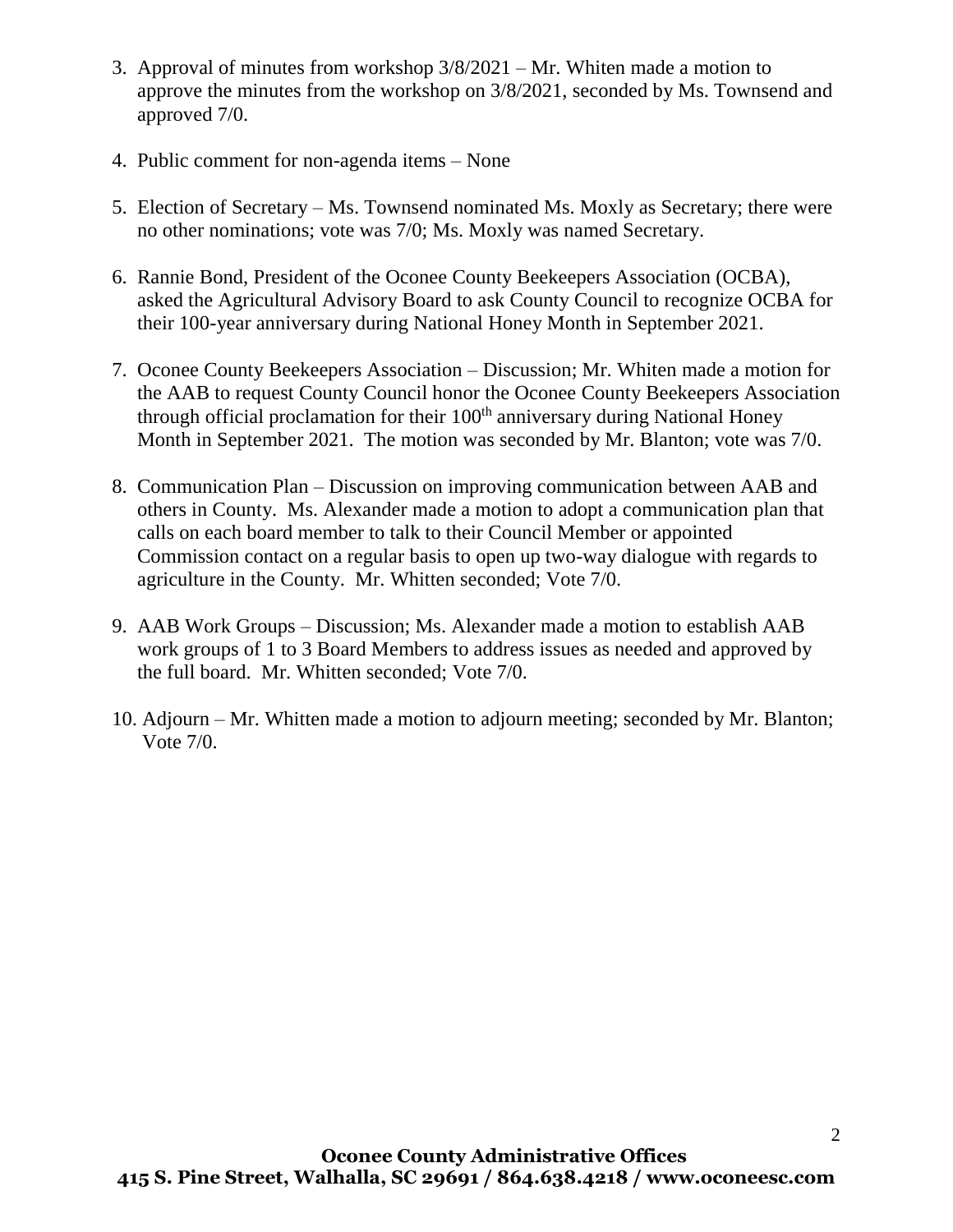## **The Foothills Agricultural Resource & Marketing Center**



#### **The FARM Center is a 501(c)3 Organization**

**Mailing Address: Physical Address:** P.O. Box 380 2063 Sandifer Blvd. Fair Play, SC 29643 Westminster, SC 29693 Website: [www.farmoconee.org](about:blank) **Email:** farmoconee@gmail.com

### **Sponsorship opportunities:**

**Banners:** (4X8 Banners will be displayed along Sandifer Blvd. Over 15,000 cars per day travel past The Farm Center. 4X6 Banners will be displayed at the entrances to The Farm Center. Over 25,000 patrons attend events at The FARM Center annually)

4X6 \$300/yr.

4X8 \$500/yr.

**T-Shirts:** (Your business will be displayed on the back of FARM Center T-shirts that will be available at the Farmer's Market, Concerts, Fair and other events held at The FARM Center this year.)

Premier Sponsor - \$400 (Limit 2, Larger logo on T-shirt)

T-shirt sponsor - \$250 (Limit 6)

**Combo sponsorship:** (Maximize your exposure to patrons attending FARM Center events as well as those traveling on Sandifer Blvd.)

4X6 Banner and T-shirt \$500 4X8 Banner and T-shirt \$700

To reserve your space, complete the attached form and return it to The FARM Center following directions provided below. Please contact Stanley Gibson (864) 903-1823 sgib.scfhf@gmail.com if you have any questions.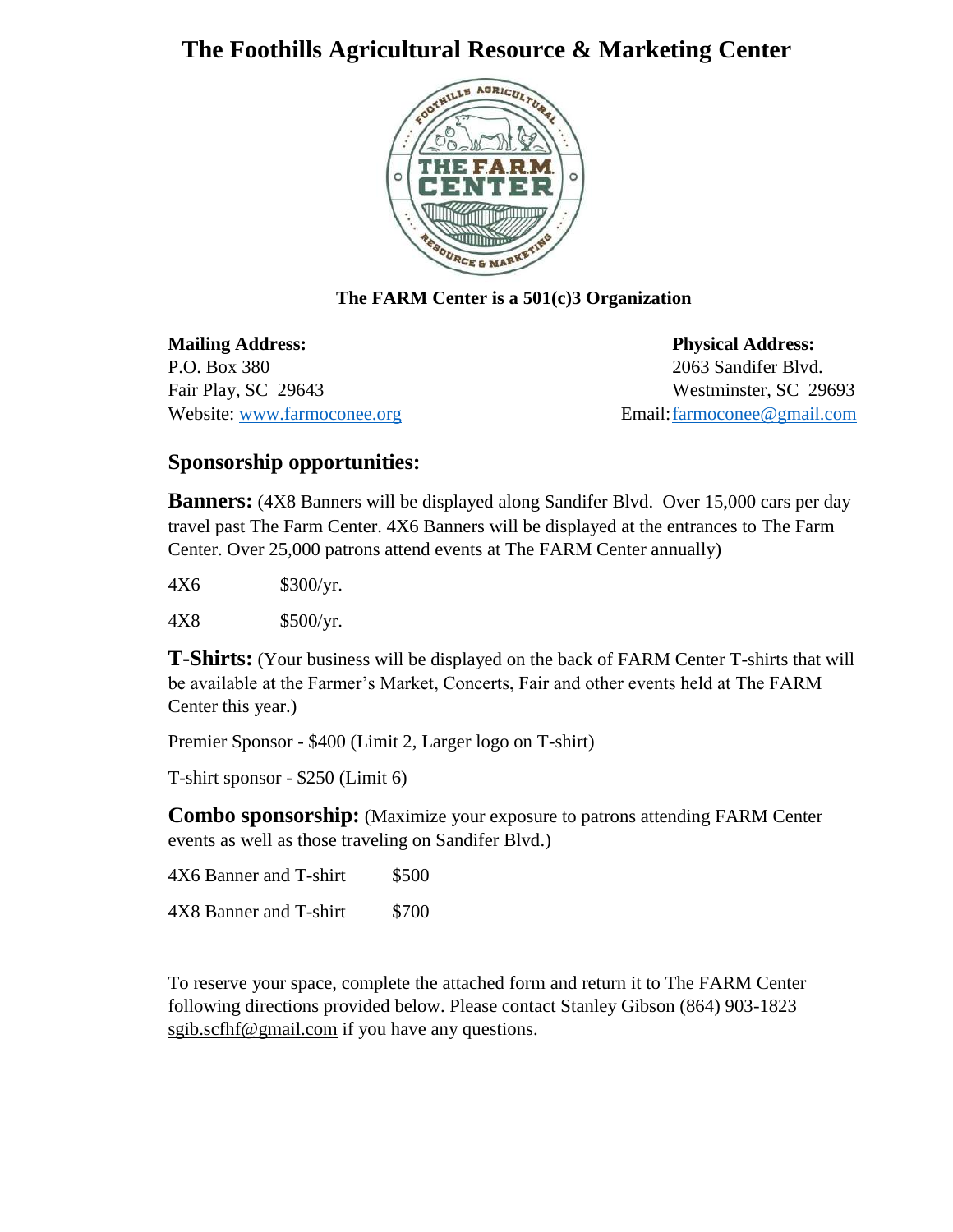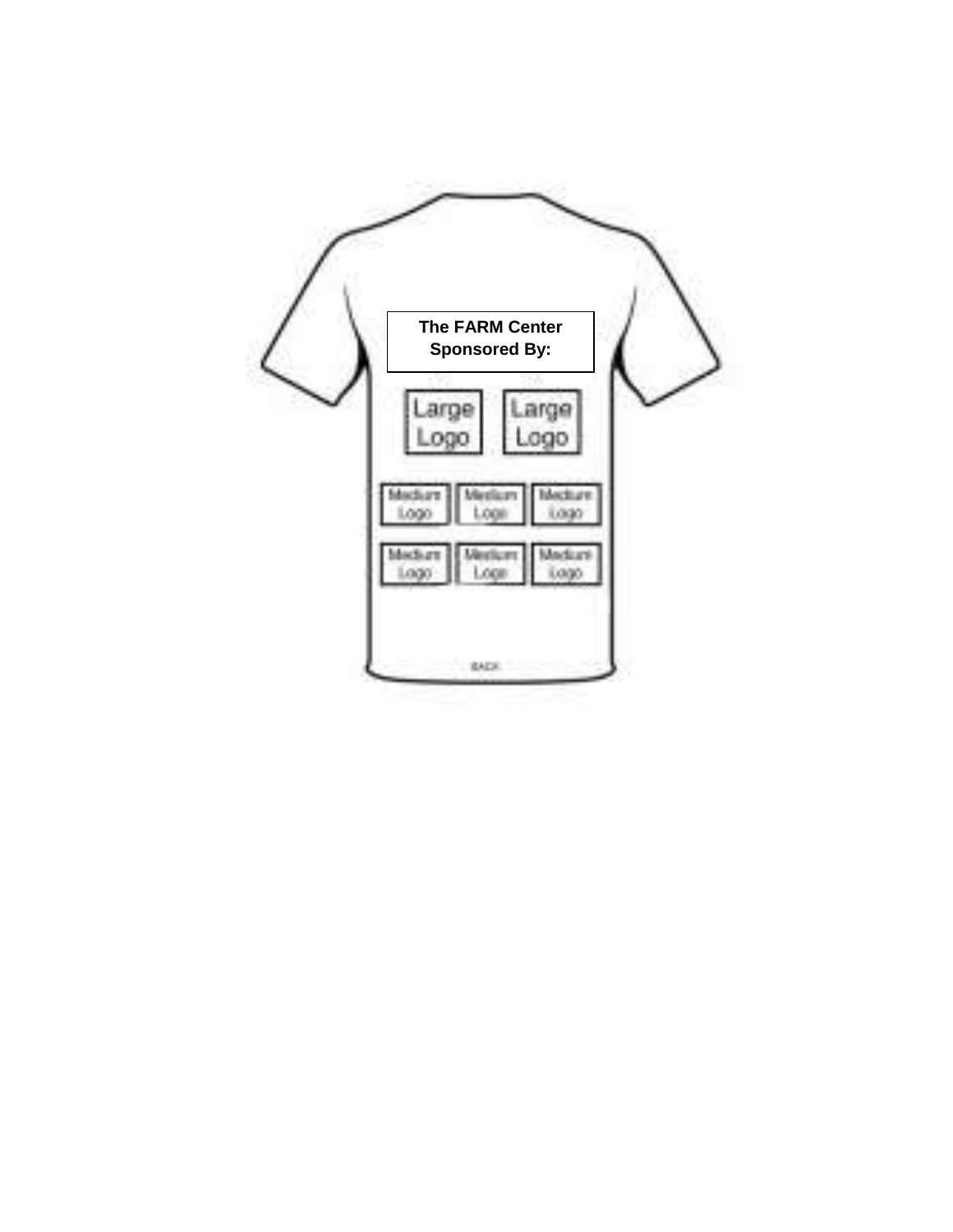## **The Foothills Agricultural Resource & Marketing Center**



#### **The FARM Center is a 501(c)3 Organization**

**Mailing Address: Physical Address:** P.O. Box 380 2063 Sandifer Blvd. Fair Play, SC 29643 Westminster, SC 29693 Website: [www.farmoconee.org](about:blank) Email: farmoconee@gmail.com

### **Banner and T-shirt Sponsorship Form: (Please Print)**

| Check the sponsorship opportunity in which you will be participating:      |
|----------------------------------------------------------------------------|
| $\frac{1}{2}$ 4X6 Banner (\$300)                                           |
| $\frac{4X8}{2}$ Banner (\$500)                                             |
| <b>____</b> Premier T-shirt Sponsor (\$400)                                |
| $\frac{1}{2}$ T-Shirt (\$250)                                              |
| 4X6 Banner & T-shirt Combo Package (\$500) – Premier T-shirt Combo (\$650) |
| 4X8 Banner & T-shirt Combo Package (\$700) – Premier T-shirt Combo (\$850) |
| Total amount due: \$                                                       |
| Payment may be made by returning this form with a check made payable to:   |
| The FARM Center<br><b>PO Box 380</b><br>Fair Play, SC 29643                |

Digital copies of any logo or other material required for the Banner will need to be emailed to [farmoconee@gmail.com](about:blank)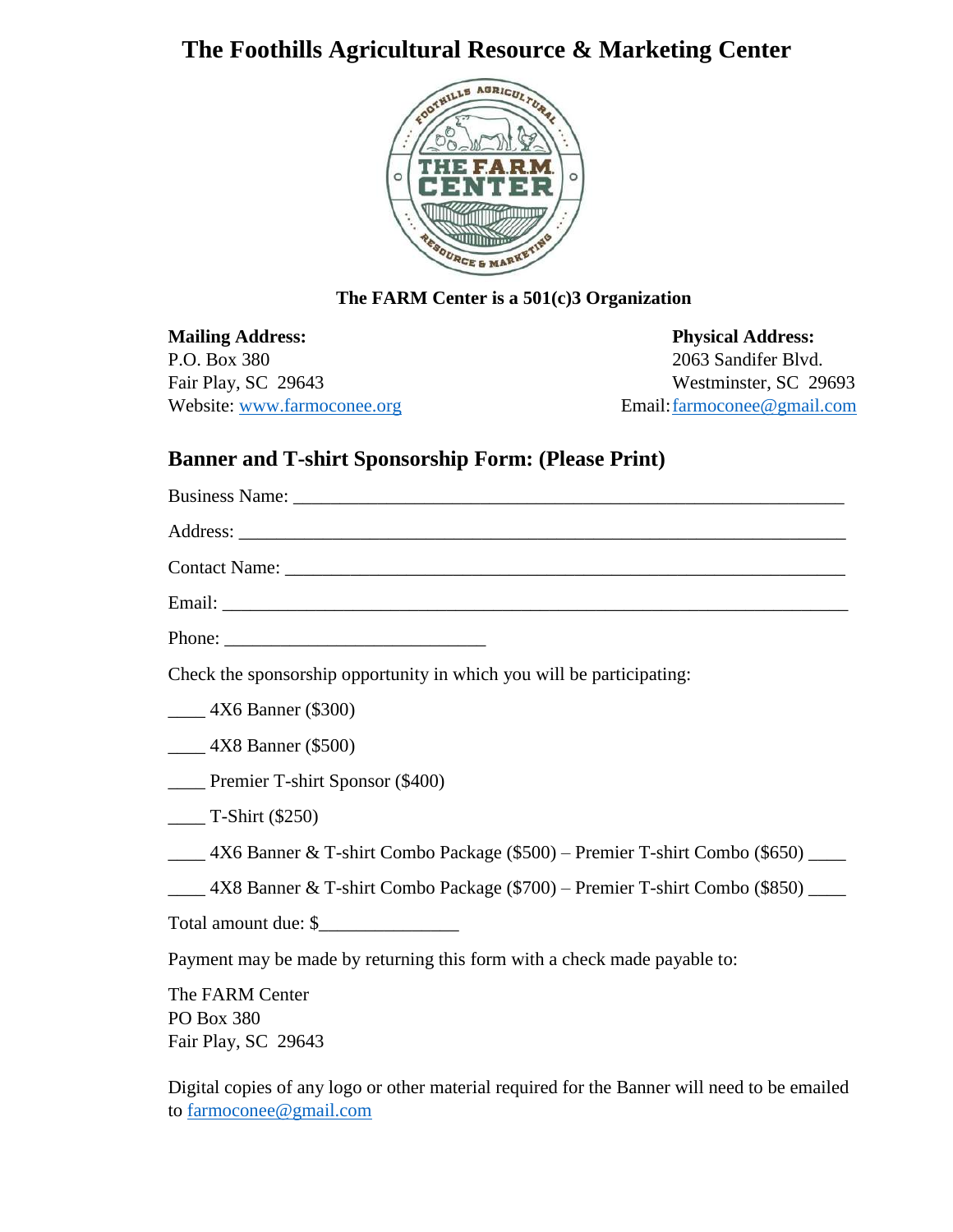

The FARM Center is a 501(c)3 organization. The FARM Center board is responsible for the day to day activities at the Center as well as funding and infrastructure needs.

The SC Foothills Heritage Fair and the **Foothills Heritage Market are run by** separate boards that concentrate on their particular aspect of the FARM Center. The Fair has run for 10 years and the market for 5 years.

We currently have a 50-year lease with Oconee County for a 57-acre tract that will automatically renew for 50 years at the end of the first 10 years of operation. This allows us to apply for grants for buildings and other infrastructure needs.

The Foothills Agriculture Resource and Marketing Center (The F.A.RM. Center) 2063 Sandifer Blvd. Westminster, SC 29693

www.farmoconee.org #farmoconee



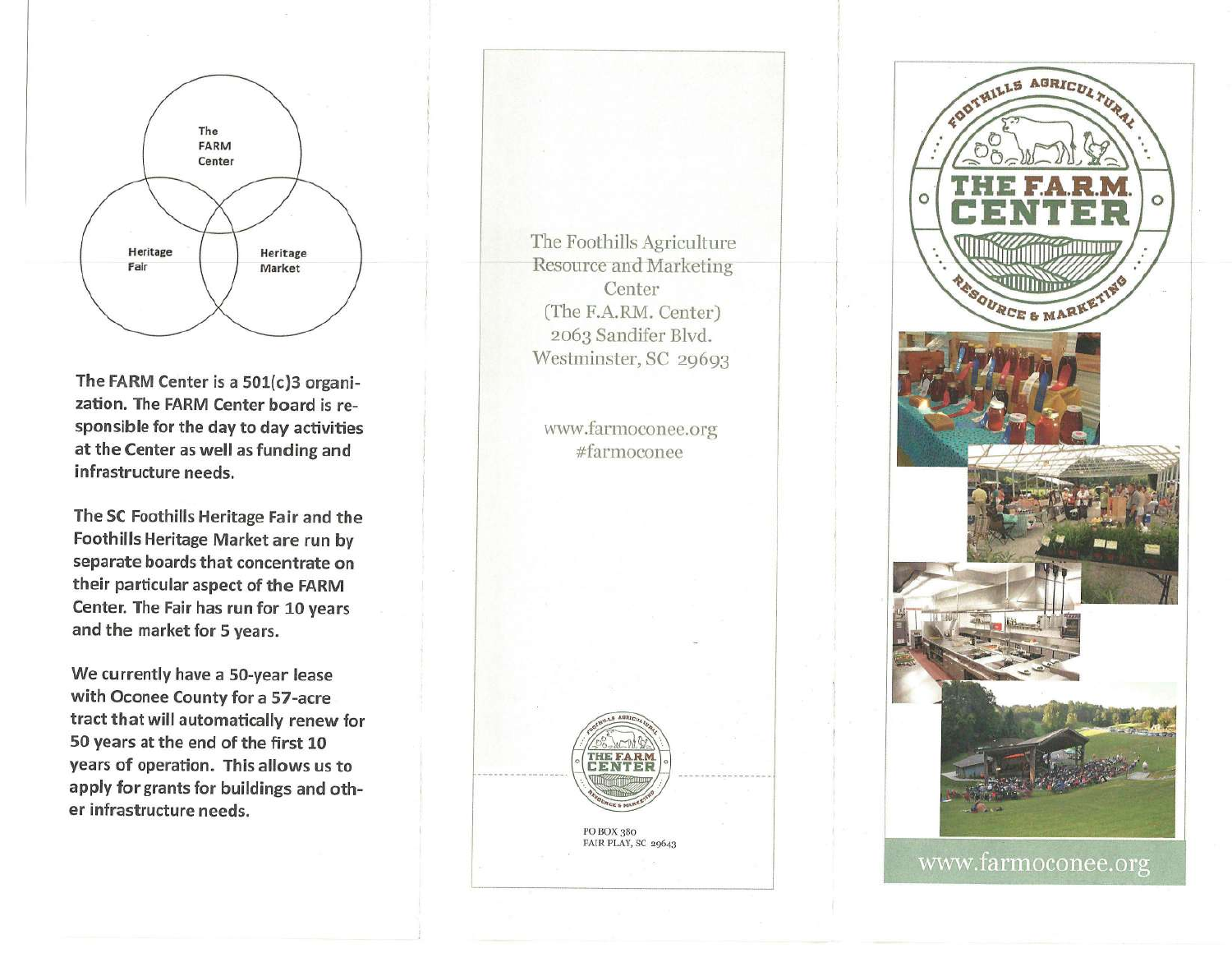What will The FARM Center include?

- Permanent Fairgrounds for The SC Foothills Heritage Fair
- Market Conference Center for the  $\bullet$ Foothills Heritage Market including cold storage, a commercial kitchen, open space for exhibitions and multiple other events
- Covered arena
- Livestock show and sale facility
- Amphitheater
- Campgrounds
- Hiking trails and recreation areas  $\bullet$
- Environmental education and agricultural  $\bullet$ demonstration areas







**Foothills Heritage** MARKET

Scholarships and charitable support given back to Oconee county over the past 10 years include over \$60,000 in scholarships for higher education, entrepreneurship support to youth in beekeeping, camp scholarships for youth, support to the Shriners, the Masons, band boosters, leadership scholarships for youth, environmental scholarships and workshops, assistance to food pantries and programs, sports teams, 4-H programs, food vouchers for Senior citizens, healthy eating programs, and food safety scholarships for home canners.

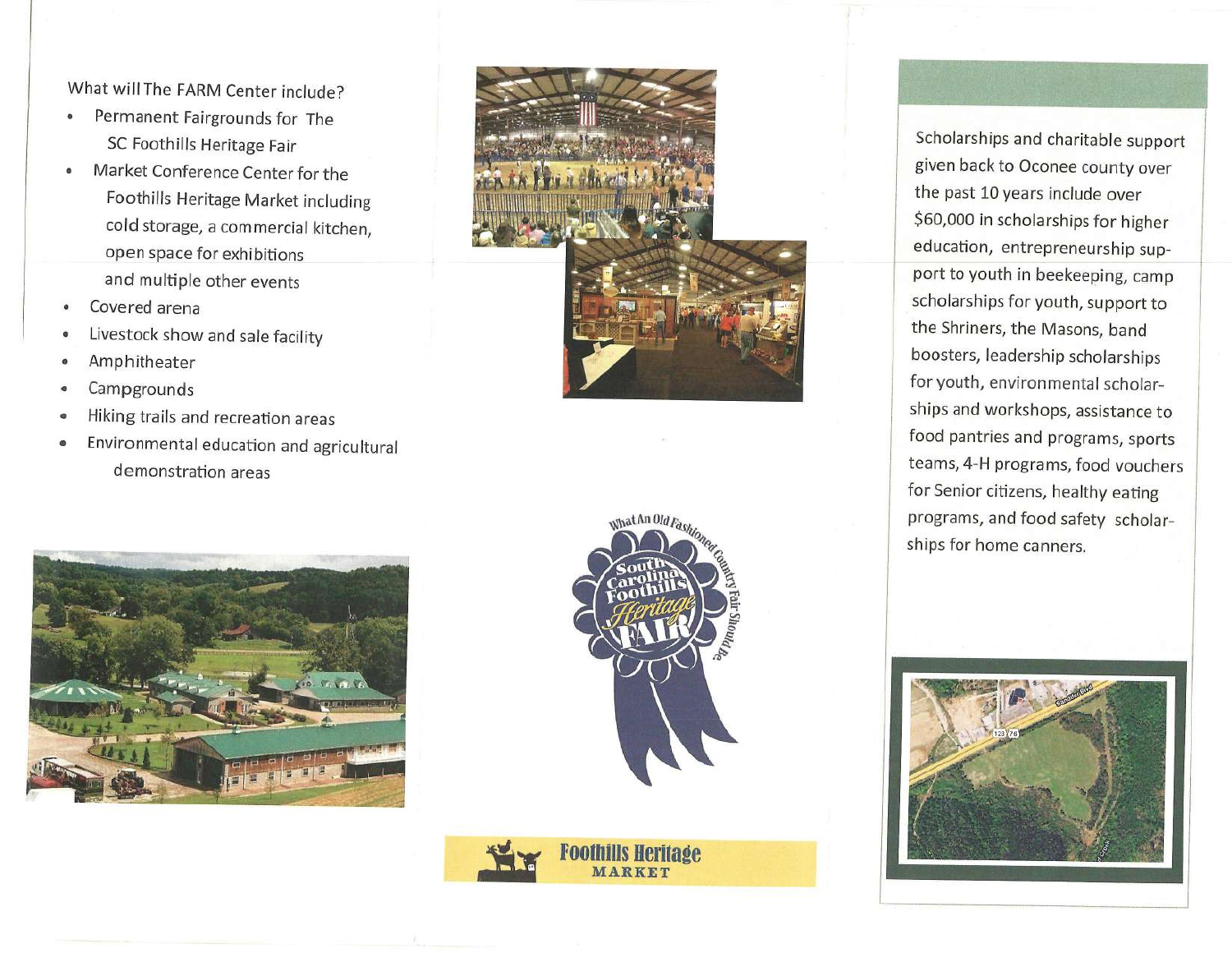May 5, 2021

#### Oconee County Councilmembers:

It is time for a community-led effort to re-develop our local food system. The COVID-19 pandemic has demonstrated the vulnerability of the global food supply chain and the need for local areas to have more resilience and security in regards to food. Together, we can create a robust, equitable, and environmentally responsible food system in which every person in our county has access to high-quality food and opportunities to participate in a vibrant local food economy. The creation of an independent food council is an important step to advocate for new policies, support cross-business collaboration, and generate public engagement around issues related to food.

Unfortunately, too many of our citizens currently are without easy access to nutrient dense food; a perplexing and incongruous situation, considering the agricultural wealth of our county. Some of the challenges we face are the supply and demand of local fresh produce, food distribution in rural areas, and education on healthy, sustainable foods and meal preparation. To address these issues, a grassroots food movement that began with the inaugural Oconee Food Summit in February 2020 has started the process of developing an Oconee County Food Council. This group of local food system stakeholders will provide the expertise and guidance needed to develop and promote policy, environmental, and systemic change needed to re-develop our county's local food system.

To carry out our mission of forming this food council, we are seeking a partnership in the form of public support and financial assistance. Currently, we need support in the area of programming and communications. Community food gatherings, resident surveys, and informational materials are critical needs at this stage to develop a strong foundation for the food council. A breakdown of how we will use these funds follows (a more detailed account can be provided, if needed):

- **\$3,000 for Community Food Gatherings** These gatherings will give our food council an opportunity to hear directly from residents in low income and low food access communities to learn about the issues affecting those communities facing food insecurity.
- **\$2,000 for Postage/Printing and Literature**  The food council intends to develop surveys for food insecure families that can be distributed via emergency food services and returned anonymously with pre-paid postage. Literature on the food council and the food movement has already been requested by county residents.

For this community-led initiative to be successful, the people need to know that their county supports food production, increased food access, and healthy, vibrant communities. Your partnership is critical in the success of this community-led effort to build up the resilience of our local food system.

We thank you in advance for your time and consideration,

The Oconee Food Council Committee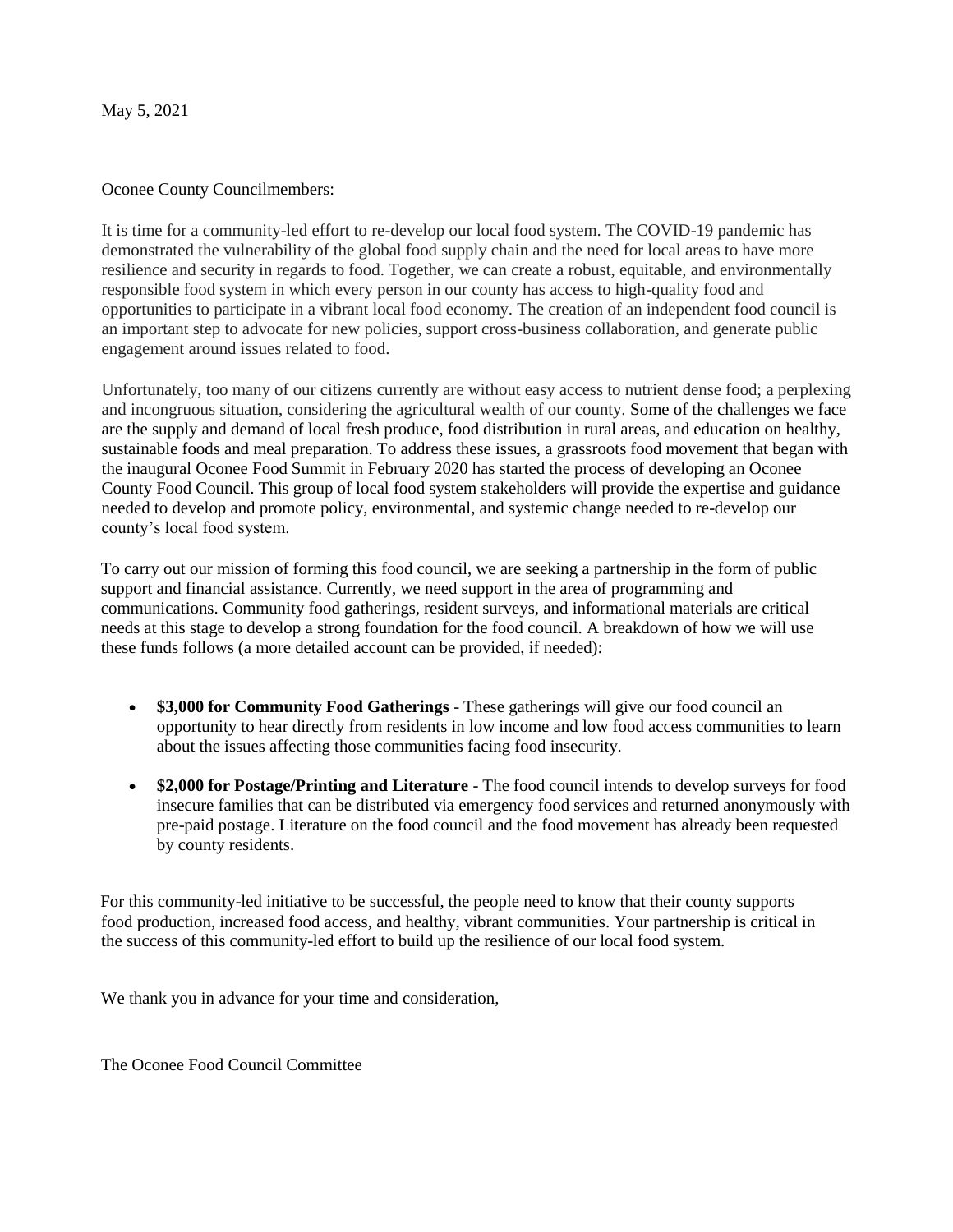

**The Foothills Heritage Market is held each Saturday morning from 8am-12pm. The market has more than 20 vendors on a regular basis and averages about 400 customers per week.** 

## **Sponsorship levels for the 2021 Foothills Heritage Market.**

### **Market Title Sponsor – \$5,000 (1 available)**

Benefits:

- Priority logo positioning on market's signage at the information booth.
- Acknowledgment of sponsorship in paid advertising during the season.
- Opportunity to have a complimentary  $10'$  x  $10'$  booth at the market five times per season.
- Sponsor logo on market's sponsor banner through season's end.
- Sponsor recognition on market's Facebook page during the season.

### **Month Sponsor Level – \$1000 (5 available) (May – September)**

Benefits:

- Strong logo positioning on market's signage at the information booth.
- Opportunity to have a complimentary  $10'$  x  $10'$  booth at the market once during sponsor month.
- Sponsor logo on market's sponsor banner through season's end.
- Sponsor recognition on market's Facebook page during the season.

#### **Event Sponsor Level – \$300 (5 available)**

Benefits:

- Logo use on event signage at the market.
- Sponsor logo on market's sponsor page through month of event.
- Sponsor recognition on market's Facebook page during the season.

#### **Community Sponsor Level – \$50 (50 available)**

Benefits:

- Shopping discounts once a month.
- Free T-shirt
- Notification of special events at the Market

Please contact Stanley Gibson (864) 903-1823 or sgib.scfhf@gmail.com if you have any questions.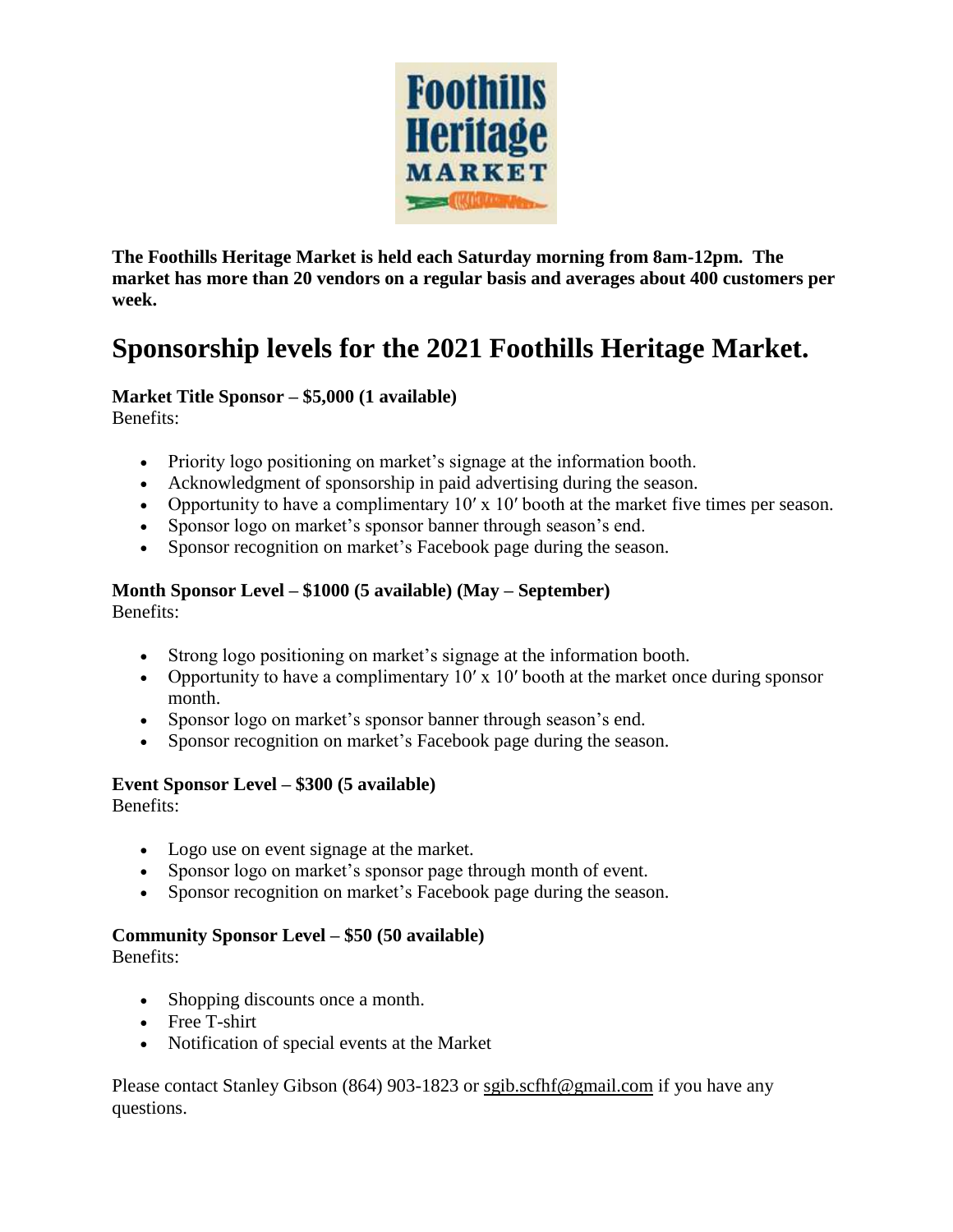## **The Foothills Agricultural Resource & Marketing Center**



### **The FARM Center is a 501(c)3 Organization**

**Mailing Address: Physical Address:** P.O. Box 380 2063 Sandifer Blvd. Fair Play, SC 29643 Westminster, SC 29693 Website: [www.farmoconee.org](about:blank) Email[:farmoconee@gmail.com](about:blank)

### **Foothills Heritage Market Sponsorship Form: (Please Print)**

| Phone: $\frac{1}{\sqrt{1-\frac{1}{2}}\sqrt{1-\frac{1}{2}}\sqrt{1-\frac{1}{2}}\sqrt{1-\frac{1}{2}}\sqrt{1-\frac{1}{2}}\sqrt{1-\frac{1}{2}}\sqrt{1-\frac{1}{2}}\sqrt{1-\frac{1}{2}}\sqrt{1-\frac{1}{2}}\sqrt{1-\frac{1}{2}}\sqrt{1-\frac{1}{2}}\sqrt{1-\frac{1}{2}}\sqrt{1-\frac{1}{2}}\sqrt{1-\frac{1}{2}}\sqrt{1-\frac{1}{2}}\sqrt{1-\frac{1}{2}}\sqrt{1-\frac{1}{2}}\sqrt{1-\frac{1}{2}}\sqrt{1-\frac{1}{2$ |
|--------------------------------------------------------------------------------------------------------------------------------------------------------------------------------------------------------------------------------------------------------------------------------------------------------------------------------------------------------------------------------------------------------------|
| Check which sponsorship opportunity you will be participating in.                                                                                                                                                                                                                                                                                                                                            |
| $\frac{1}{2}$ Title Sponsor (\$5000)                                                                                                                                                                                                                                                                                                                                                                         |
| $\frac{1}{2}$ Month Sponsor (\$1000)                                                                                                                                                                                                                                                                                                                                                                         |
| $\frac{1}{2}$ Event Sponsor (\$300)                                                                                                                                                                                                                                                                                                                                                                          |
| Community Sponsor (\$50)                                                                                                                                                                                                                                                                                                                                                                                     |
| Total amount due: \$                                                                                                                                                                                                                                                                                                                                                                                         |
| Payment may be made by returning this form with a check made payable to:                                                                                                                                                                                                                                                                                                                                     |
| The FARM Center<br>PO Box 380<br>Fair Play, SC 29643                                                                                                                                                                                                                                                                                                                                                         |

Digital copies of any logo or other material required for the Banner will need to be emailed to [farmoconee@gmail.com](about:blank)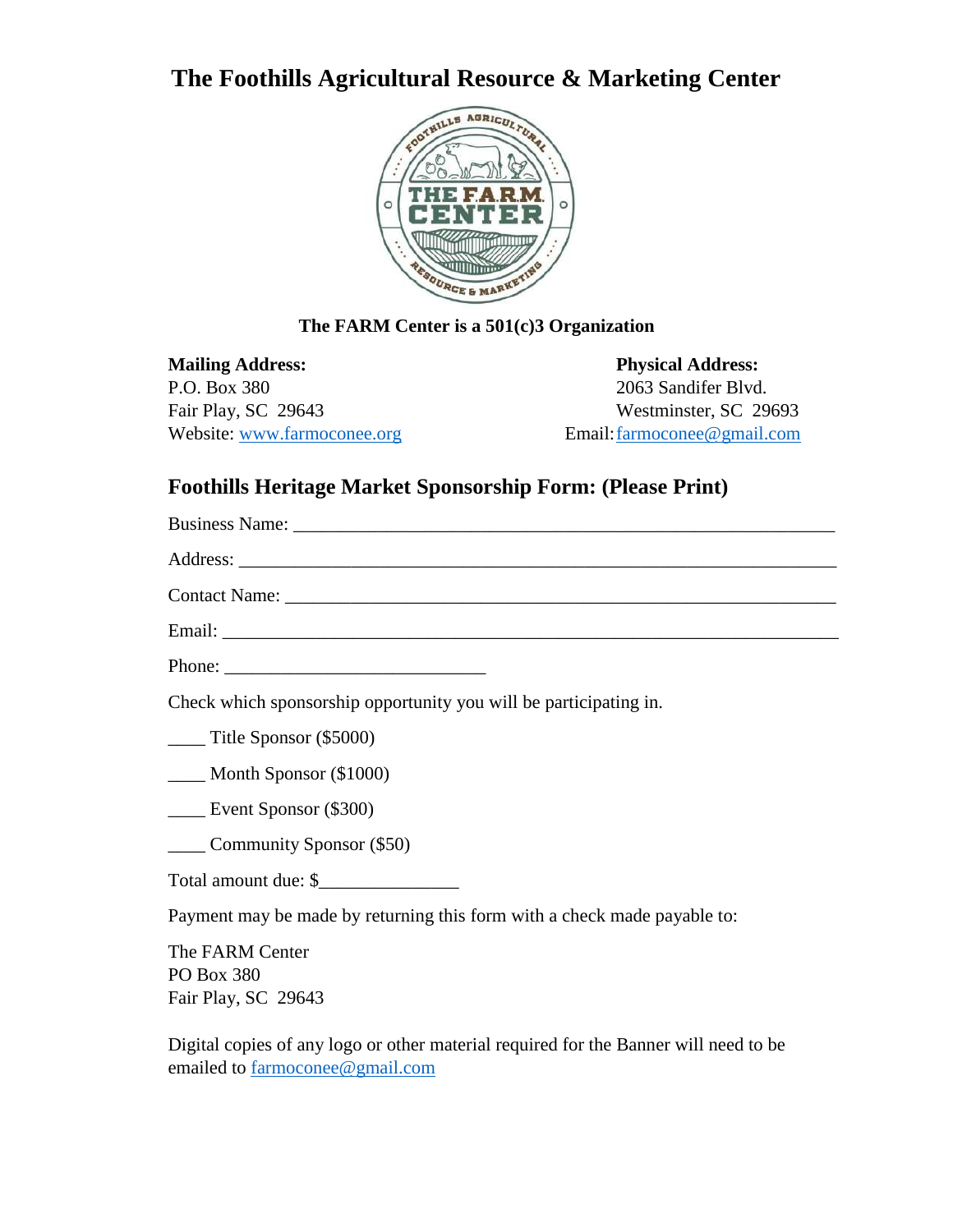## **THRIVE SUMMER CONCERT SERIES AT THE FARM CENTER AMPHITHEATER**

| <b>SPONSOR BENEFIT</b>                                                 | (1)<br><b>TITLE</b><br><b>SPONSOR</b><br>\$10,000 | (6)<br><b>SHOW</b><br><b>SPONSOR</b><br>\$2,000 | (6)<br><b>STAGE</b><br><b>SPONSOR</b><br>\$1,000 | (10)<br><b>EVENT</b><br><b>SUPPORTER</b><br>\$500 |
|------------------------------------------------------------------------|---------------------------------------------------|-------------------------------------------------|--------------------------------------------------|---------------------------------------------------|
| Advertisement as Title Sponsor<br>"Thrive Concert Series Presented By" | $^\text{\textregistered}$                         |                                                 |                                                  |                                                   |
| Speaking opportunity at concert(s)                                     | 6                                                 | $\mathbf{1}$                                    |                                                  |                                                   |
| Booth space at concert(s)                                              | 6                                                 | $\mathbf{1}$                                    |                                                  |                                                   |
| Logo or Name on marketing materials                                    | @                                                 | @                                               |                                                  |                                                   |
| Logo or Name on event T-shirt                                          | $^\text{\textregistered}$                         | $^\text{\textregistered}$                       |                                                  |                                                   |
| Logo or Name on stage banner                                           | $^\text{\textregistered}$                         | @                                               | $\omega$                                         |                                                   |
| FARM Center approved promotions at concert(s)                          | $\mathcal Q$                                      | @                                               | $\mathcal Q$                                     |                                                   |
| Sponsor provided banner at concerts                                    | @                                                 | @                                               | @                                                | $\omega$                                          |
| Logo or Name on concert webpage                                        | $\omega$                                          | @                                               | @                                                | $\omega$                                          |
| Verbal recognition at concerts                                         | $^\text{\textregistered}$                         | $\omega$                                        | $\omega$                                         | @                                                 |
| Rights to promote sponsorship in company materials                     | $\circledR$                                       | $^\text{\textregistered}$                       | $\mathcal Q$                                     | $^\text{\textregistered}$                         |
| Social media "Welcome" post & sponsor tag                              | $\omega$                                          | $\omega$                                        | @                                                | $\omega$                                          |
| Social media post & sponsor tag post-event                             | $^\text{\textregistered}$                         | $\mathcal Q$                                    | $\omega$                                         | @                                                 |

## **SIX CONCERTS - JUNE THRU NOVEMBER 2021**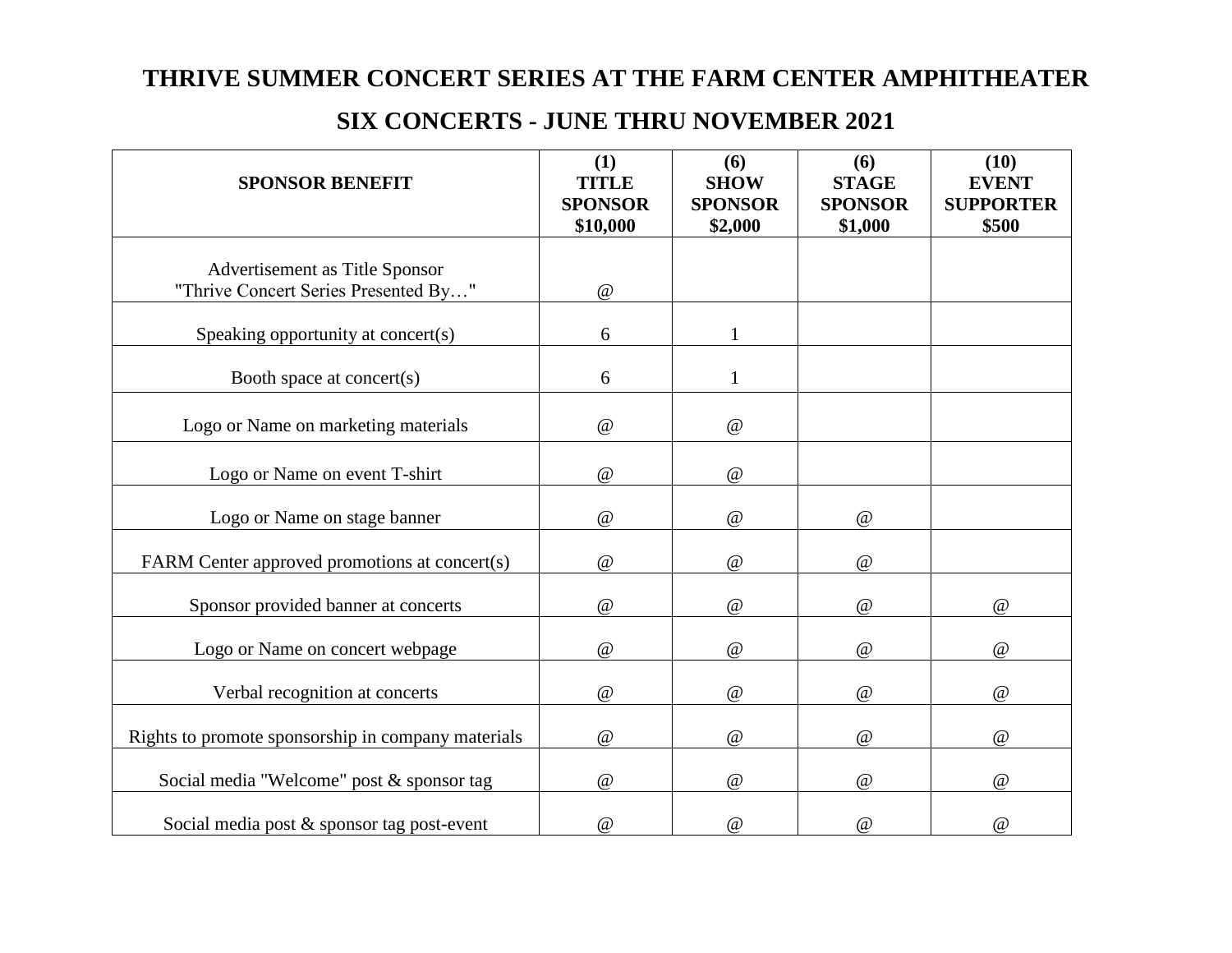

*The FARM Center Amphitheater THRIVE Concert Series* 

*June – November 2021* 

*Presented in Partnership with Red Arrow Entertainment* 

The THRIVE Concert Series will consist of a minimum of six concerts to be held from June through November. These concerts are expected to draw in excess of 10,000 people from Greenville to Atlanta. The attached table explains how you can be involved in this groundbreaking series of events at The FARM Center. It will offer an excellent way to spotlight your company and support our efforts to provide a safe, fun and exciting entertainment opportunity for area residents.

For more information on how you can become an integral participant contact Stanley Gibson at [sgib.scfhf@gmail.com](about:blank) or (864) 903-1823. We look forward to working with area businesses as we continue to make The FARM Center the premier entertainment location for Oconee County.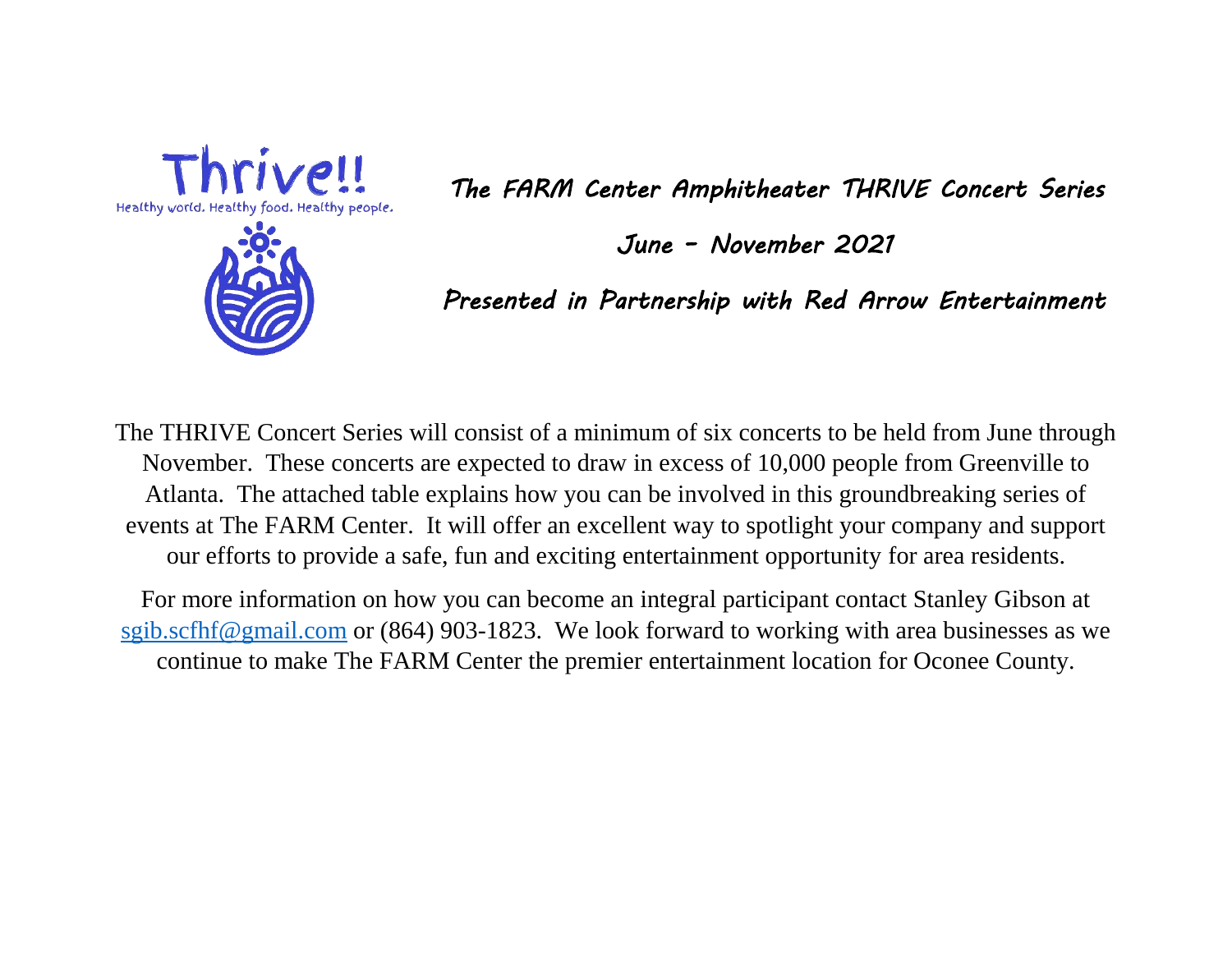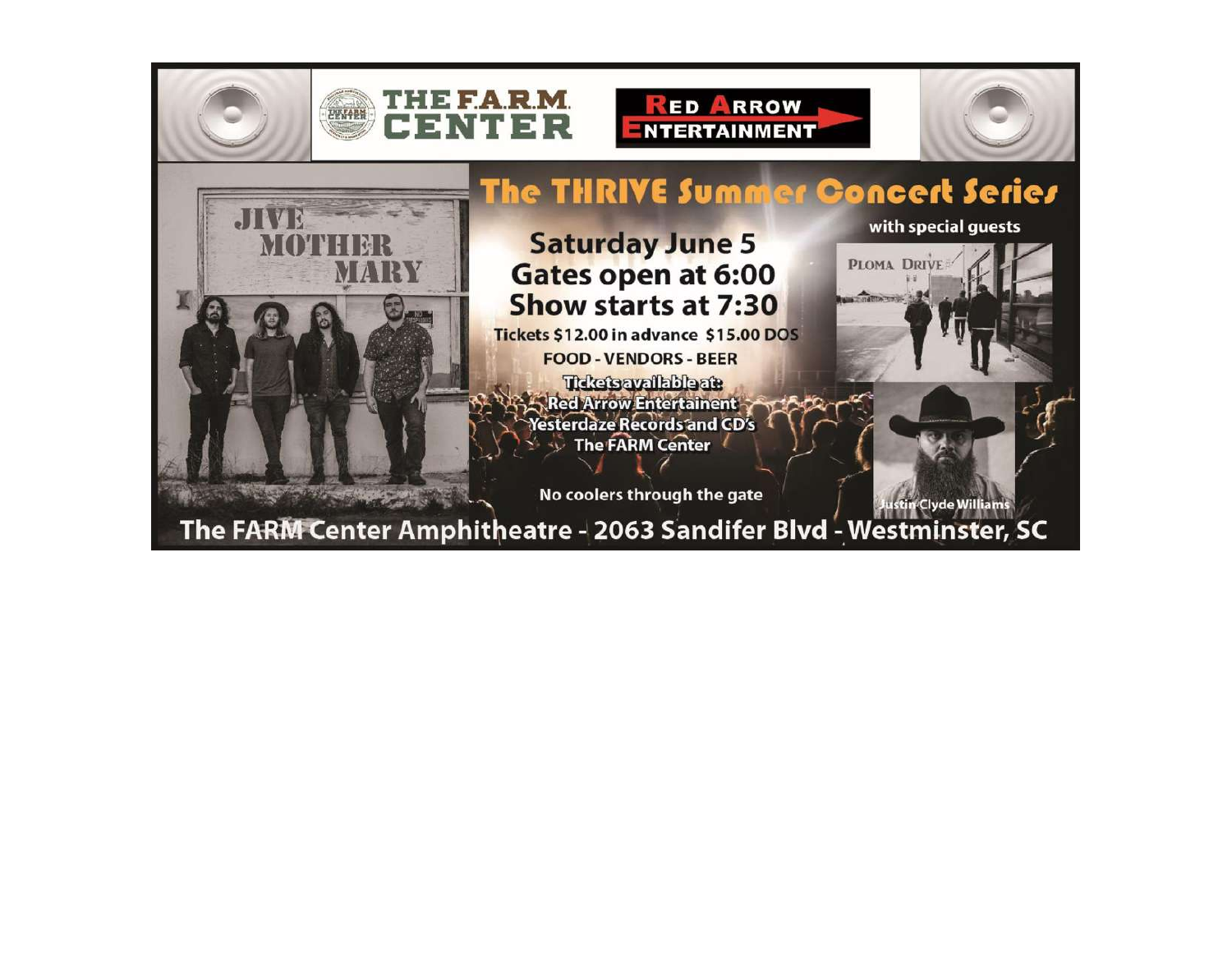#### **STRENGTHS**

- ADVOCATE
- CAN COORDINATE GROUPS
- SUPPORT OTHER GROUPS
- **REPRESENT ALL AREAS OF AGRICULTURE**
- EDUCATE
- COOPERATE
- COMMUNICATE
- LISTEN
- **•** CULTIVATE IDEAS
- **•** INTERACTION
- DIVERSITY

#### **OPPORTUNITIES**

- INTERACT WITH THE SCHOOL DISTRICT OF OCONEE COUNTY FOR WAYS TO IMPROVE AG EDUCATION
- NATIONAL YOUNG FARMERS GROUP. WE NEED A CHAPTER IN OCONEE
- **FOOD POLICY COUNCIL INVOLVEMENT**
- COMMUNITY GARDEN ACTIVISM
- RECRUIT MORE AGRICULTURAL PROCESSING BUSINESSES
- RE-EVALUATE METHODS DUE TO COVID-19
- ENCOURAGE SNAP EQUIPMENT FOR ALL FARMERS MARKETS IN THE COUNTY TO INCREASE ACCESS
- ENCOURAGE OPPORTUNITIES FOR A CANNERY
- **DIVERSIFY FARM EDUCATION**
- **HELP WITH MARKETING FOR FARMERS**
- ENCOURAGE SPONSORSHIPS OF AG WITH EXISTING INDUSTRY COMPANIES
- FARM PROTECTION FROM DEVELOPMENT THAT IS COMING TO OCONEE
- **INCREASE EDUCATION IN THE COMMUNITY OF AGRICULTURE**
- OPPORTUNITIES TO CURE PROBLEM AREAS KNOWN AS FOOD DESERTS

#### **ASPIRATIONS**

- CONSERVATION OF FARM LANDS
- HAVE CO-OP/FARMERS MARKET IN RURAL AREAS
- **DIVERSIFICATION OF AGRICULTURE**
- **RECRUIT AG RELATED BUSINESSES**
- FARMER ENGAGEMENT
- RECRUIT YOUNG FARMERS
- **BOLSTER AGING INFRASTRUCTURE**
- **•** DETERMINING FARM LANDS
- $\bullet$  INCENTIVES FROM OCONEE COUNTY GOVERNMENT TO FARMERS
- **•** GRANT EDUCATION
- **•** DEVELOP PUBLIC/PRIVATE PARTNERSHIPS
- EQUIPMENT RENTAL FOR SMALL FARMERS
- COUNTY-WIDE FARMERS ASSOCIATION DEVELOPMENT
- RECRUIT VETERINARIANS THAT PROVIDE SERVICES FOR FARM ANIMALS
- INCREASE THE AMOUNT OF FERRIERS SERVING THE AREA

#### **RESULTS (TOP LEVEL GOALS)**

- **• EDUCATION** 
	- O PRESENTING PROBLEMS OF FARMERS TO OFFICIALS AND COMMUNITY